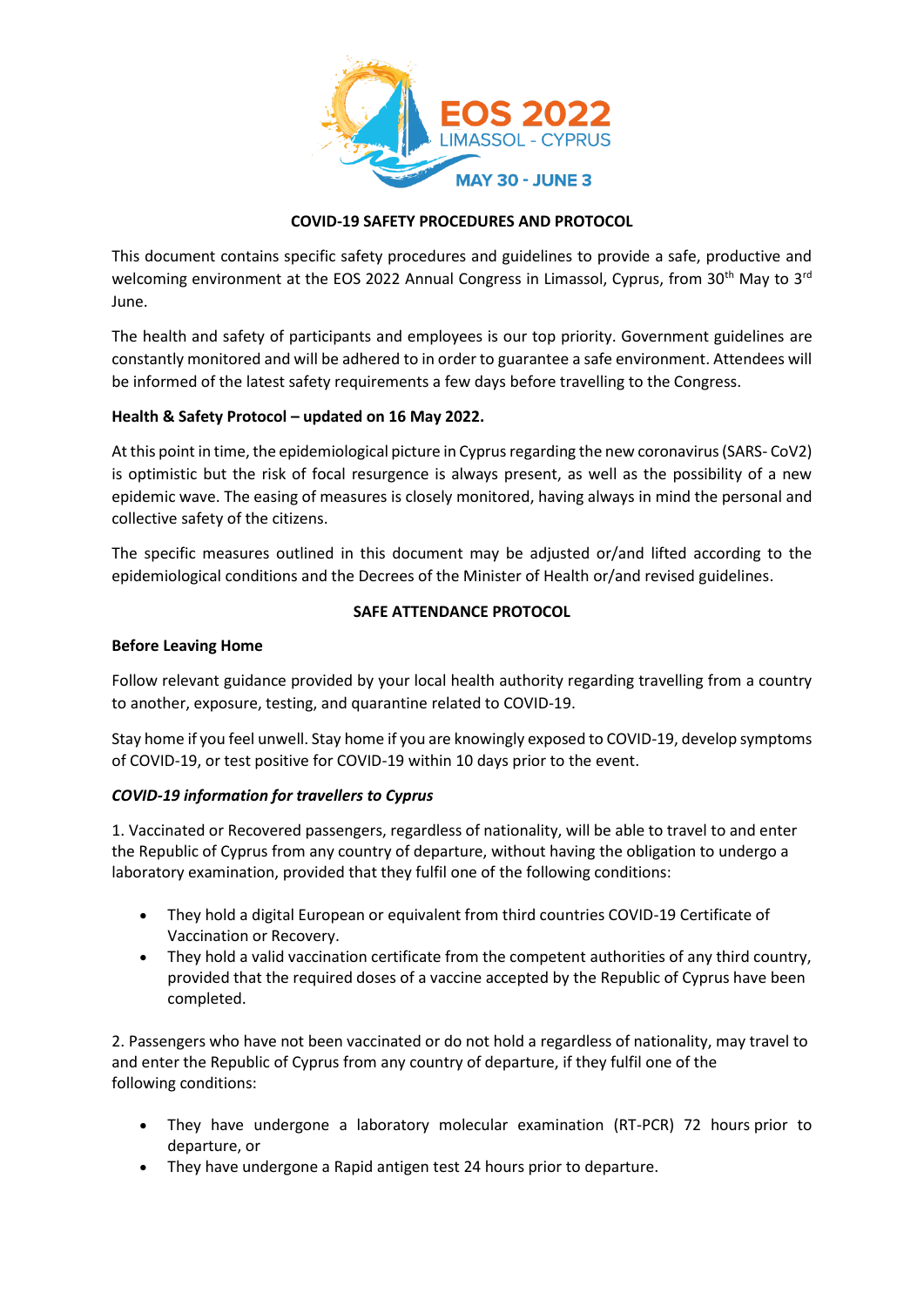

### **Safety measures onsite:**

**BASIC SAFETY RULES FOR ALL** SMALL BUT IMPORTANT STEPS TO AVOID SPREADING THE VIRUS



- 1) The organisers will provide attendees with the latest precautionary measures to be observed throughout the congress; these guidelines will be available in the congress app and displayed onsite.
- 2) Hand-sanitising stations will be placed throughout the venue and by catering stations.
- 3) Only registered participants can access the venue so that the maximum number of participants is guaranteed for safe distancing.
- 4) The venues have space and seating arrangements to allow individuals who wish to physically distance to do so comfortably. Outdoor areas are available for all attendees to have access to fresh air.
- 5) The technical guidelines on the use of air-condition and ventilation systems issued by the Labour Inspection Department of the Ministry of Labour, Welfare and Social Insurance [\(https://www.pio.gov.cy/coronavirus/pdf/erg31.pdf\)](https://www.pio.gov.cy/coronavirus/pdf/erg31.pdf) are adhered to in all indoor areas.
- 6) The event staff is trained on the safety measures and protocol to be able to minimise infection risks for both the public and other staff.
- 7) The use of a face mask is mandatory in all indoor public spaces for everyone aged 13 and above.
- 8) If, at any time, during the event you feel unwell, develop symptoms of COVID-19 or test positive for COVID-19, please kindly remain in your hotel room and immediately inform the Health and Safety Manager.

# *Testing facilities in Limassol*

It is recommended that all citizens, regardless of vaccination history, undergo a self-test or Rapid test once a week.

- a) Citizens can undergo rapid antigen tests only at the **licensed clinical laboratories** which are the main bodies responsible for carrying out tests, as well as at the l**icensed pharmacies**. The maximum charge according to a decision of the Council of Ministers, is set at EUR 10.
- b) Citizens can purchase COVID self-test kit from the pharmacies the maximum price limit has been set on the packaging of 5 self-tests at the price of EUR 6.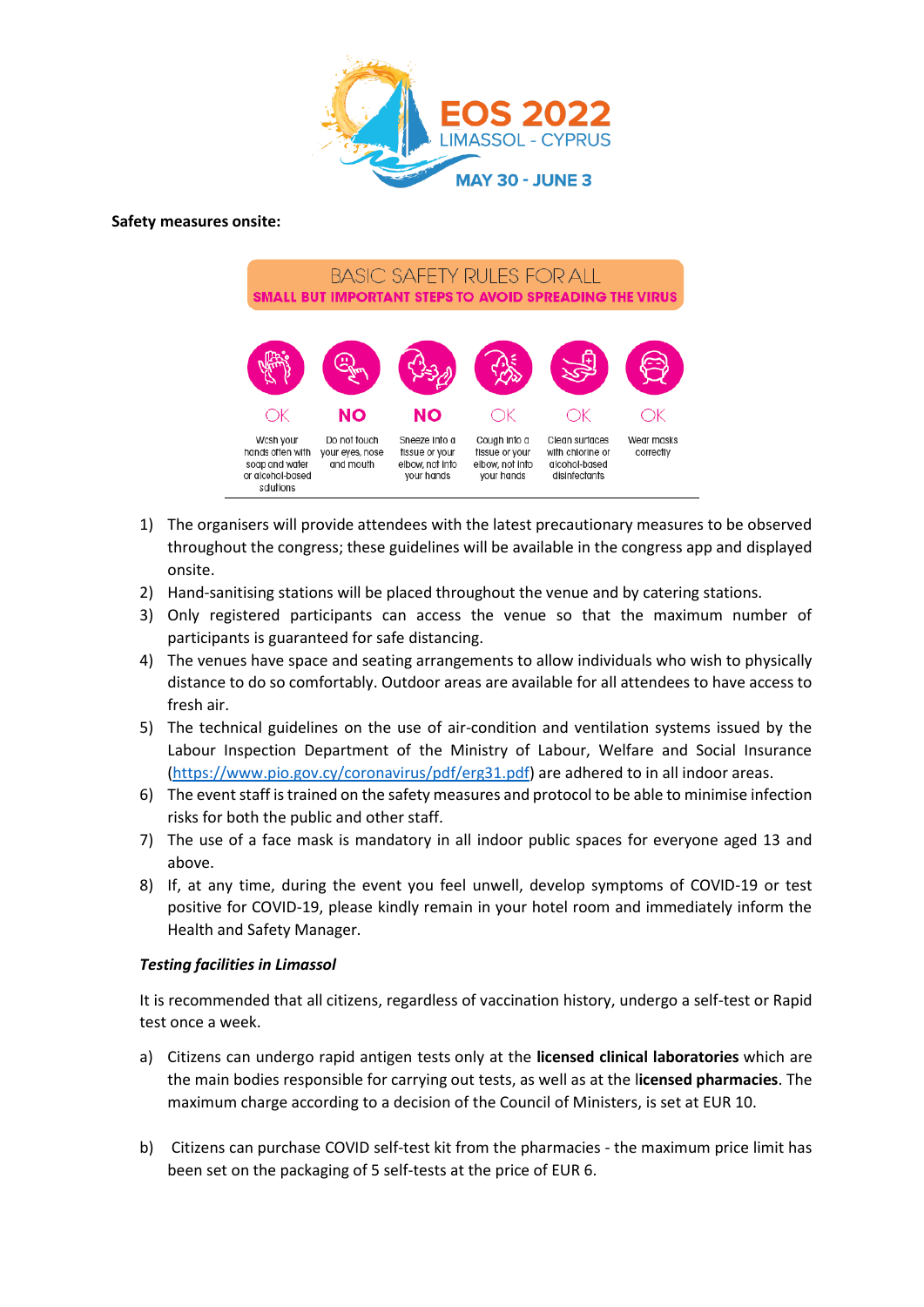

c) Mobile units of the Ministry of Health will carry out sample checks only on weekends for the purpose of epidemiological surveillance of the population and will be accessible to all citizens regardless of vaccination history. All citizens must carry proof of identity for identification purposes.

Mobile testing units are announced here: https://www.pio.gov.cy/coronavirus/eng/categories/testing-units-en

# *Private laboratories in Limassol for PCR test or Rapid Antigen Test for coronavirus SARS-CoV-2*

Schedule an appointment for a PCR test at one of the following private labs in Limassol

Clinical Laboratory Collaboration - Bioanalysis Clinical Labs (Limassol)

Telephone: +357 25726252 Website[: www.bio-analysis.com/en/](http://www.bio-analysis.com/en/)

Laboratory Molecular Department American Medical Centre

Telephone: +357 25357585 Website: <https://amc.com.cy/>

Mediterranean Hospital of Cyprus Laboratory

Telephone: +357 2520000[0](http://Website:%20www.medihospital.com.cy)  [Website: www.medihospital.com.cy](http://Website:%20www.medihospital.com.cy)

Ygia Polyclinic Private Hospital Clinical Laboratory

Telephone: +357 2588460[0](http://Website:%20www.ygiapolyclinic.com)  [Website: www.ygiapolyclinic.com](http://Website:%20www.ygiapolyclinic.com)

PZ Agapiou Diagnostiki Lemesou

Telephone: +357 25381373 Website: <https://www.pzalab.com/>

«ANALYSIS Christina Hadjipanayi» Clinical Lab

Telephone: +357 25353331